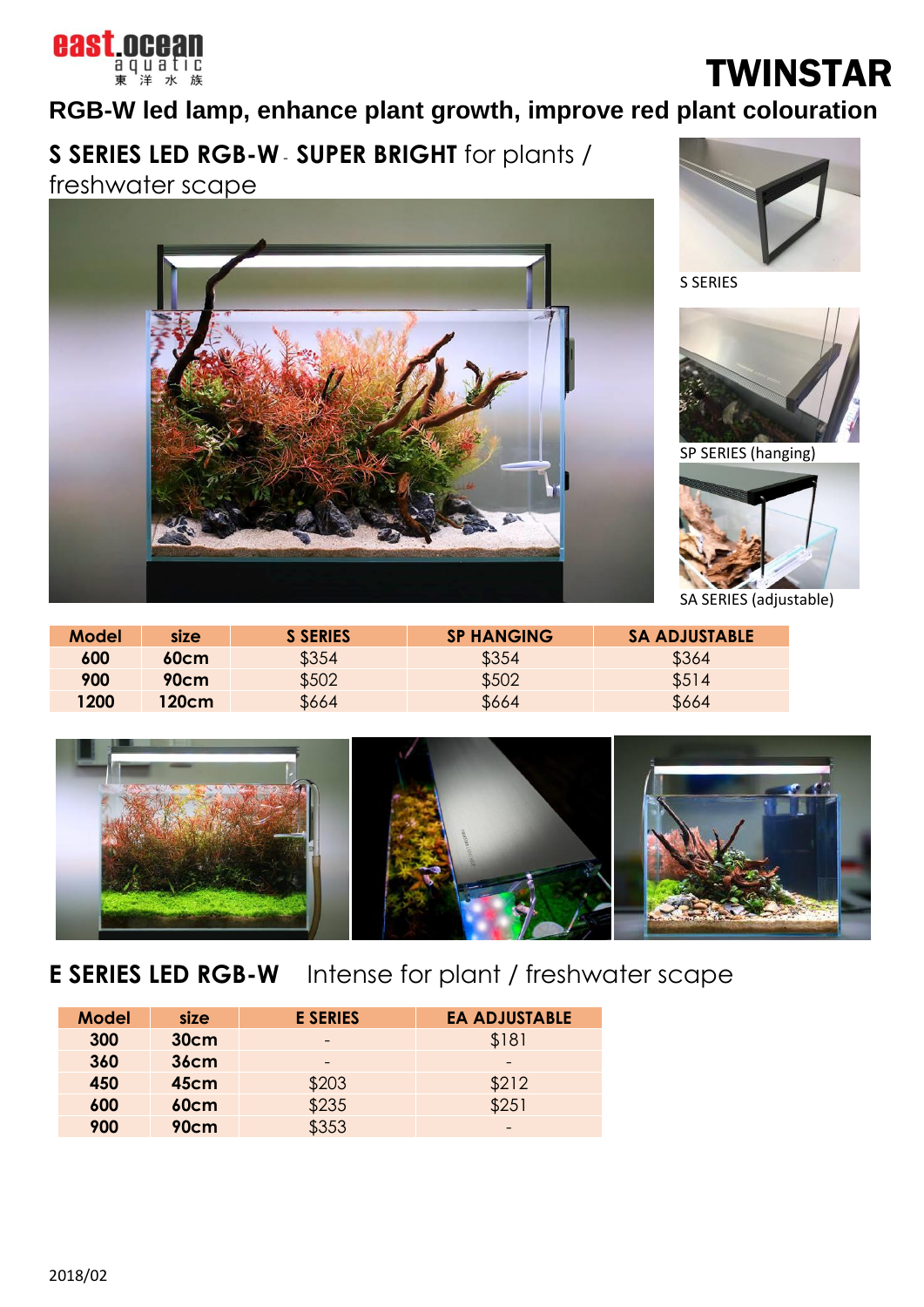

### **C SERIES LED NATURAL WHITE \****SLIM Version***\***



## **COMPACT AND STYLISH DESIGN.**

Full metal frame. Adjustable design.

It may be installed in a non-standard tank size.

| Model | <b>Size</b> | <b>Measurement</b>           | <b>LED Colour</b>    | <b>CA ADJUSTABLE</b> |
|-------|-------------|------------------------------|----------------------|----------------------|
| 300   | 30cm        | $283 \times 84 \times 13$ mm | Natural White        | \$134                |
| 600   | 60cm        | $520 \times 84 \times 13$ mm | <b>Natural White</b> | \$166                |

#### OVERVIEW

| <b>Model</b>                   | <b>Tank-size</b> | <b>Glass thickness</b> | Power      | Lumen  | <b>Source</b>                        |
|--------------------------------|------------------|------------------------|------------|--------|--------------------------------------|
| <b>S-SERIES CLASSIC</b>        |                  |                        |            |        |                                      |
| 600S                           | 60cm             | 6-8mm                  | 45W        | 3100lm | <b>RGB LEDS</b>                      |
| 900S                           | 90cm             | 10-12mm                | 65W        | 4700lm | <b>RGB LEDS</b>                      |
| 1200S                          | 120cm            |                        |            |        | <b>RGB LEDS</b>                      |
| <b>ADJUSTABLE TYPE</b>         |                  |                        |            |        |                                      |
| 600SA                          | 60-80cm          | Up to 10mm             | 45W        | 3100lm | <b>RGB LEDS</b>                      |
| 900SA                          | 90-120cm         | Up to 12mm             | 65W        | 4700lm | <b>RGB LEDS</b>                      |
| 1200SA                         | 120-150cm        | Up to 12mm             |            |        | <b>RGB LEDS</b>                      |
| <b>PENDANT TYPE</b>            |                  |                        |            |        |                                      |
| 600SP                          | 60-80cm          | Hangable               | 45W        | 3100lm | <b>RGB LEDS</b>                      |
| 900SP                          | 90-120cm         | Hangable               | 65W        | 4700lm | <b>RGB LEDS</b>                      |
| 1200SP                         | 120-150cm        | Hangable               |            |        | <b>RGB LEDS</b>                      |
|                                |                  |                        |            |        |                                      |
| <b>E SERIES CLASSIC</b>        |                  |                        |            |        |                                      |
| 600E                           | 60 <sub>cm</sub> | 6-8mm                  | 32W        | 2400lm | <b>RGB LEDS</b>                      |
| 900E                           | 90cm             | 10-12mm                | 60W        | 3800lm | <b>RGB LEDS</b>                      |
| <b>ADJUSTABLE TYPE</b>         |                  |                        |            |        |                                      |
| 300EA                          | 30-45cm          | Up to 10mm             | <b>15W</b> | 1100lm | <b>RGB LEDS</b>                      |
| 450EA                          | 45-60cm          | Up to 10mm             | 21W        | 1600lm | <b>RGB LEDS</b>                      |
| 600EA                          | 60-80cm          | Up to 10mm             | 32W        | 2400lm | <b>RGB LEDS</b>                      |
|                                |                  |                        |            |        |                                      |
| <b>C SERIESADJUSTABLE TYPE</b> |                  |                        |            |        |                                      |
| 300C                           | 30-45            | Up to 10mm             | <b>14W</b> | 1600lm | High efficiency<br><b>White LEDs</b> |
| 600C                           | 55-70cm          | Up to 10mm             | 19.5W      | 2300lm | High efficiency<br><b>White LEDs</b> |

# TWINSTAR